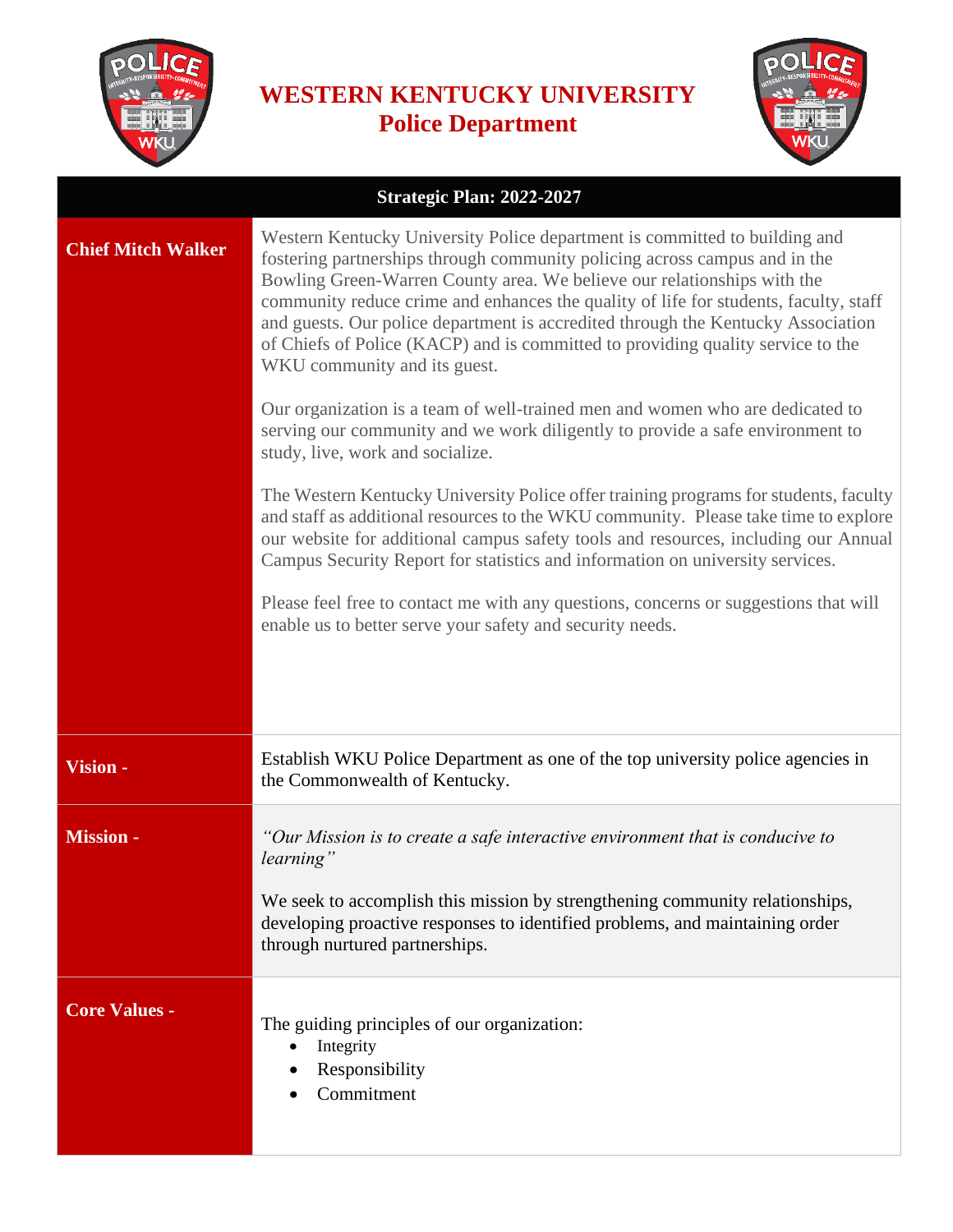| <b>GOALS</b> |  |
|--------------|--|

| <b>Organizational</b><br>Goals - | The organizational goals were developed through external assessment, internal<br>strategic planning meetings, employee advisory team meetings, and "one on one"<br>interviews with all personnel. The following goals are the most critical areas<br>selected to improve our organization during the next five years:<br><b>Service and Crime Prevention</b><br><b>Personnel Development</b><br>$\bullet$<br><b>Assess Personnel Allocation Needs</b><br>$\bullet$<br><b>Resource Allocations</b><br><b>Enhance Infrastructure</b>                                                                                                                                                                                                                                                                                        |  |  |
|----------------------------------|---------------------------------------------------------------------------------------------------------------------------------------------------------------------------------------------------------------------------------------------------------------------------------------------------------------------------------------------------------------------------------------------------------------------------------------------------------------------------------------------------------------------------------------------------------------------------------------------------------------------------------------------------------------------------------------------------------------------------------------------------------------------------------------------------------------------------|--|--|
|                                  | OBECTIVES TO REACH OUR GOALS                                                                                                                                                                                                                                                                                                                                                                                                                                                                                                                                                                                                                                                                                                                                                                                              |  |  |
| <b>Goal One -</b>                | <b>Service and Crime Prevention:</b><br>In order to create stronger partnerships in crime prevention and foster a culture of<br>service to our campus community, WKU PD will focus on the following objectives:<br>Increase internal / external community partnerships<br>Adopt Problem Solving Policing principles<br>Reach out to campus community for crime prevention and intelligence gathering<br>$\bullet$<br>Increase Crime Prevention Programs for faculty, students, and staff<br>$\bullet$<br>Leverage public media and social media networking outlets to increase public<br>$\bullet$<br>accessibility and crime prevention awareness<br>Participate in joint Citizen Police Academies<br>$\bullet$<br>Initiate Out of Cruiser experiences for officers to have non-enforcement<br>$\bullet$<br>interactions |  |  |
| <b>Goal Two-</b>                 | <b>Personnel Development:</b><br>WKU PD will implement personnel development initiatives for advancement<br>through an organized training unit that will coordinate the following objectives:<br>Plan annual In-Service training with DOCJT<br>Administer supplemental online training through PoliceOne.com<br>Provide yearly supervision training for sworn and civilian leadership positions<br>$\bullet$<br>Incorporate Clery-Minger training for all employees<br>$\bullet$<br>Conduct In-House training for technical, human, and conceptual police skills<br>$\bullet$<br>Identify mentoring opportunities for staff development<br>$\bullet$                                                                                                                                                                      |  |  |
| <b>Goal Three -</b>              | <b>Assess Personnel Allocation needs:</b><br>Anticipated increase of staffing hour requirements due to Community Orientated<br>$\bullet$<br>Policing initiatives. Time resource needs will continue to grow as request for<br>programs like: Self-Defense, Active Shooter, and Campus Violence training course<br>continues to rise<br>Anticipate growth of 4.7 % (U.S. Census Bureau, 2010) for Bowling Green /<br>$\bullet$<br>Warren County population and increased activity on campus by non-campus<br>community members is expected to generate higher call volumes for campus police<br>department<br>Evaluate the impact to daily workloads due to the expected 4% decline of post-<br>secondary student population (Dr. Tim Caboni, 2019) on WKU campuses                                                        |  |  |